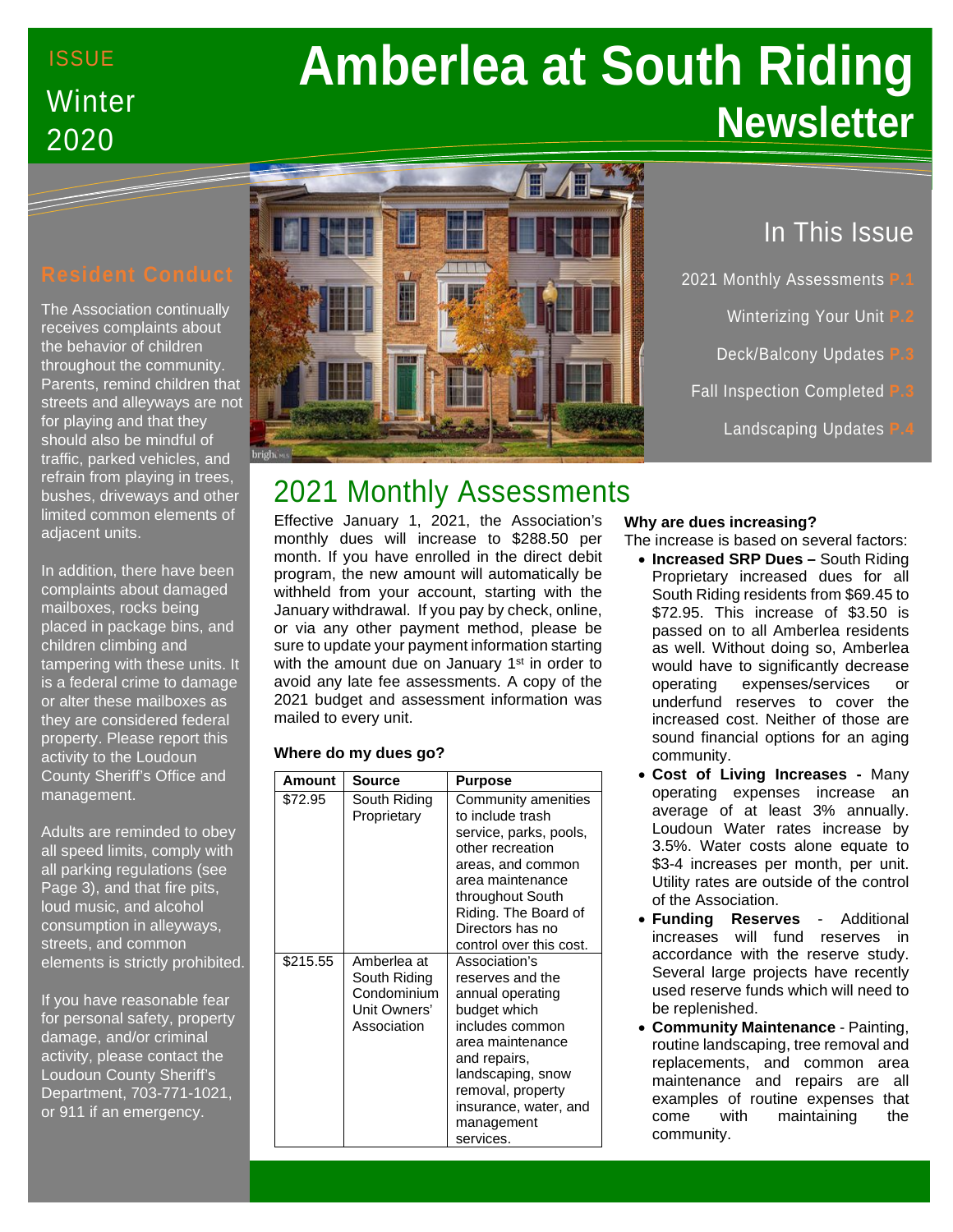# **Parking Reminders**

All unit owners and their tenants or guests must adhere to the Association's Bylaws and Resolutions R2018-04 regarding parking. Highlights include:

- No unit may park more than one car on common elements.
- Use your driveway before common spaces.
- Must be parked left wheels against curb, wholly within lines, and note more than 2 ft from curb.
- No parking in alley ways, behind driveways, or any other area designated as No Parking via sign or painted curb.
- All vehicles must display valid, current registration and VA safety inspection stickers.

Vehicles in violation of the resolution and governing documents are subject to being towed at the owner's risk and expense. If towed, contact: **JDR Towing,**  703.856.0270.

# **Trash / Recycling**

As a reminder, trash pickup takes place on Mondays and Thursdays. Recycling is picked up only on Thursdays. All trash must be secured in the provided receptacles and placed curbside. No trash bags should be placed directly at the curb or left outside. Receptacles must be brought in the same day as pickup.

For larger items, please contact AAA or other removal service companies to schedule a special pickup and removal. All large items must be placed in the rear of units.

# **IT'S TIME TO<br>WINTERIZE**

The temps are dropping, and winter is fast approaching. Now is the best time to winterize your unit. Properly winterizing will help prevent hose bibs from freezing, pipes from bursting, potential flooding and water damage to your home, and other costly, unnecessary expenses for which you may be responsible.

To winterize your hose bibs, follow these steps:



- Shut off the front and rear water valves located in<br>the downstairs utility the downstairs closet (near the water heater).
- Remove all exterior hoses from the hose bibs.
- Open the exterior hose bibs to drain any water left in the pipes.
- If your hose bib has a black plastic O-ring, it should be pulled upward to release trapped water.

# Snow Removal

The Association has contracted with Premier once again this year for snow removal services.

Snow removal will begin when snow fall exceeds 2 inches of accumulation. Sidewalks may be treated with solutions including Snow Melt that can be harmful if ingested. Please keep an eye on your pets and do not allow them to eat the snow and ice treatment solutions.



Leave your hose bibs open all winter.

Please contact management if you have any questions or concerns.

Premier is responsible for treating roads, alleys, and main walkways owned by the Association. Unit owners are responsible for cleaning their front stoops, sidewalks leading up to front steps, and driveways.

As a reminder, the<br>Association is not Association is responsible for Nations St., Center St., and Crossfield Drive. These streets are the responsibility of VDOT and SRP.

# Selling or Renting Your Unit?

## **Selling Your Unit**

If you are planning to sell your unit, please contact SRP for HOA documents and SFMC for the Amberlea resale packet. **Resale inspections are required prior to settlement!** If you plan to sell or have questions about the resale process, please contact [amberlea@sfmcinc.com.](mailto:amberlea@sfmcinc.com)

## **Renting You Unit**

Per condo bylaws and the leasing resolution, **owners must receive approval from the Board prior to leasing their unit.** Applications should be submitted at least 45 days prior to leasing. Contact management for all leasing requirements or for a copy of the leasing resolution. Owners are responsible for making sure



tenants comply with all governing documents, rules, and regulations of the Association.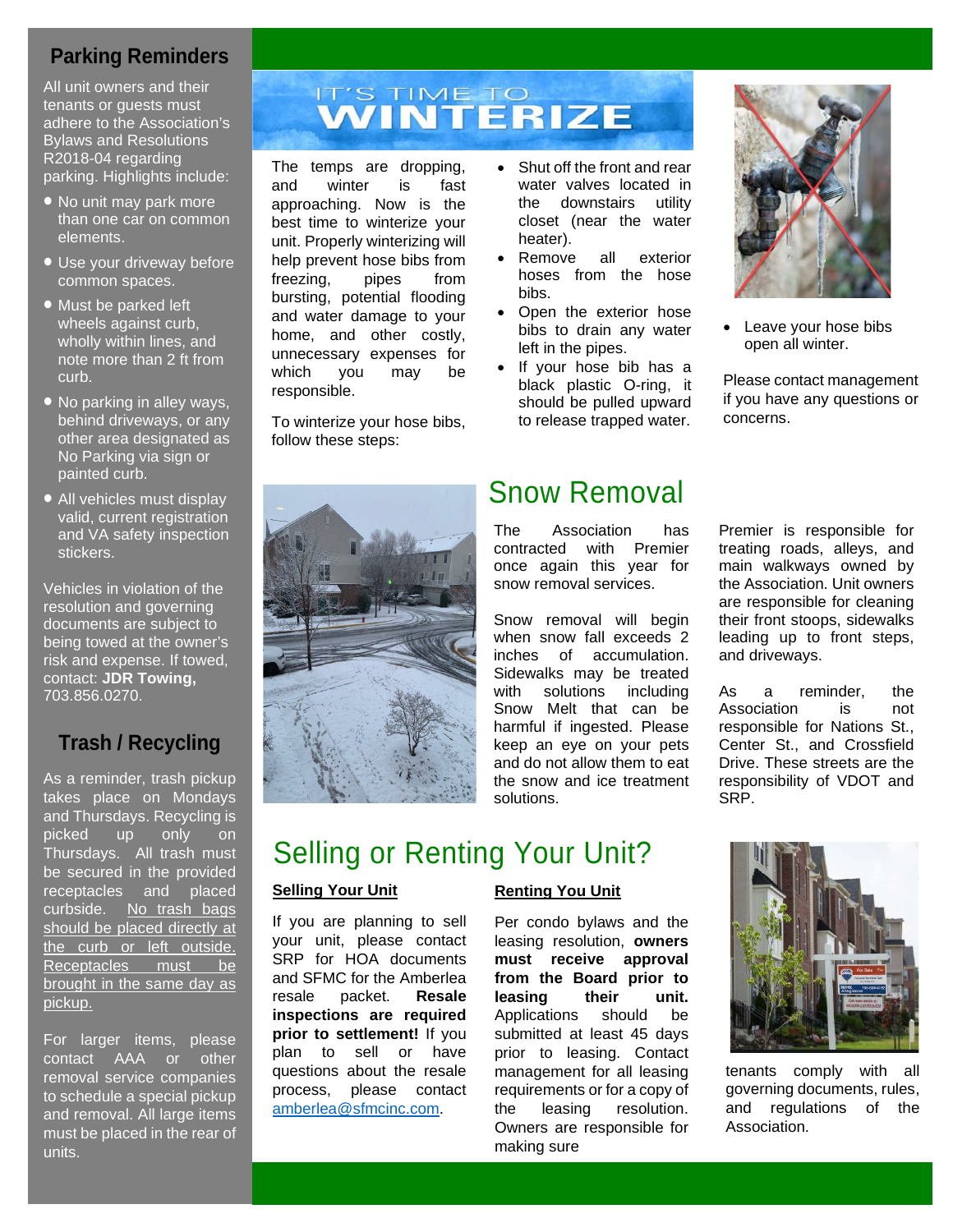# **Pet Reminders**

# Phase 1 Deck & Balcony Repairs Nearly Complete

Earlier this summer, work began on the repair and replacement of Phase 1 of the deck and balcony repair and replacement project. At the start of this process, an engineer conducted a thorough inspection of every single deck/balcony. Based on this inspection, each deck was rated and the findings were presented to the Association. Those with the most prevalent issues or structural concerns were assigned to Phase 1. We are pleased to announce that we are near completion of Phase I. 63 decks and 35 balconies were completely replaced during Phase I. The Board will begin the planning for Phase II in 2021.

### **Owner Maintenance**

As a reminder, unit owners are responsible for the day-<br>to-day maintenance of maintenance decks/balconies and ensuring they stay in clean, sanitary condition.

- Avoid storing items, including pots, planters and rugs that prohibit proper drainage. When water collects, it facilitates wood rot and accelerates deterioration.
- Units that do not complete proper maintenance may be held responsible for any damage, repairs, or replacement.
- Clean surfaces with mild soap and soft brush.
- Do not move or store items on balconies that

cause a rips or tears in the outer membrane.

It is also the responsibility of unit owners to report damage to management on a timely basis. Failure to notify management of an issue that leads to further damage beyond that of routine deck/balcony repair may be deemed negligence and may result in the unit owner being held responsible for costly repairs.

If you have questions or concerns regarding this process or your individual deck or balcony, please contact management.

# Fall Inspections Completed

Annual inspections were completed in October for both sections of the Amberlea. Some of you may have received violation notices. Common citations include:

- Failure to keep front stoops, driveways, and walkways in sanitary condition free of mold, mildew, and personal items.
- Screens with rips, holes, or missing completely.
- Exterior modifications made without prior approval to include landscaping, security cameras, video doorbells, new or mismatched door hardware.
- If you received a violation notice, please perform the proper steps required to remedy the citation. Failure to do so within 30 days will then result in a hearing

opportunity and/or fines, as appropriate.

Please make sure your unit is in compliance with all governing documents. If you have questions about your responsibilities or about a citation you may have received, please contact management.



As a general reminder, pet owners have an obligation to clean up after their pets. The Association contracts with Doody Calls to provide pet waste stations throughout the community. Doody Calls empties waste containers and replenishes waste bags at these stations frequently. Please properly dispose of your pet waste in these containers or in your own trash cans. Pet waste bags should not be stored or collected in front of units.



Per Loudoun County ordinance, all dogs are required to be leashed when not on their own property (in our case, inside the unit). Those in violation of this ordinance may be reported to Animal Control.

In addition, all dogs must be licensed with the County and up to date on vaccinations. For more information, visit [www.loudoun.gov/4118/Anim](http://www.loudoun.gov/4118/Animal-Services) [al-Services](http://www.loudoun.gov/4118/Animal-Services) 

# **New to the Neighborhood?**

The Board welcomes you to the Amberlea at South Riding. As a reminder, the Amberlea community is a Condominium Association and is subject to additional rules and restrictions as a condo community. Both new owners and new tenants are expected to familiarize themselves and abide by all governing documents. To facilitate settling into your new home, we would like to provide a welcome packet that addresses some common FAQs and provides general information about the community. If you are new to the neighborhood and have not received this information, please contact management at [amberlea@sfmcinc.com.](mailto:amberlea@sfmcinc.com)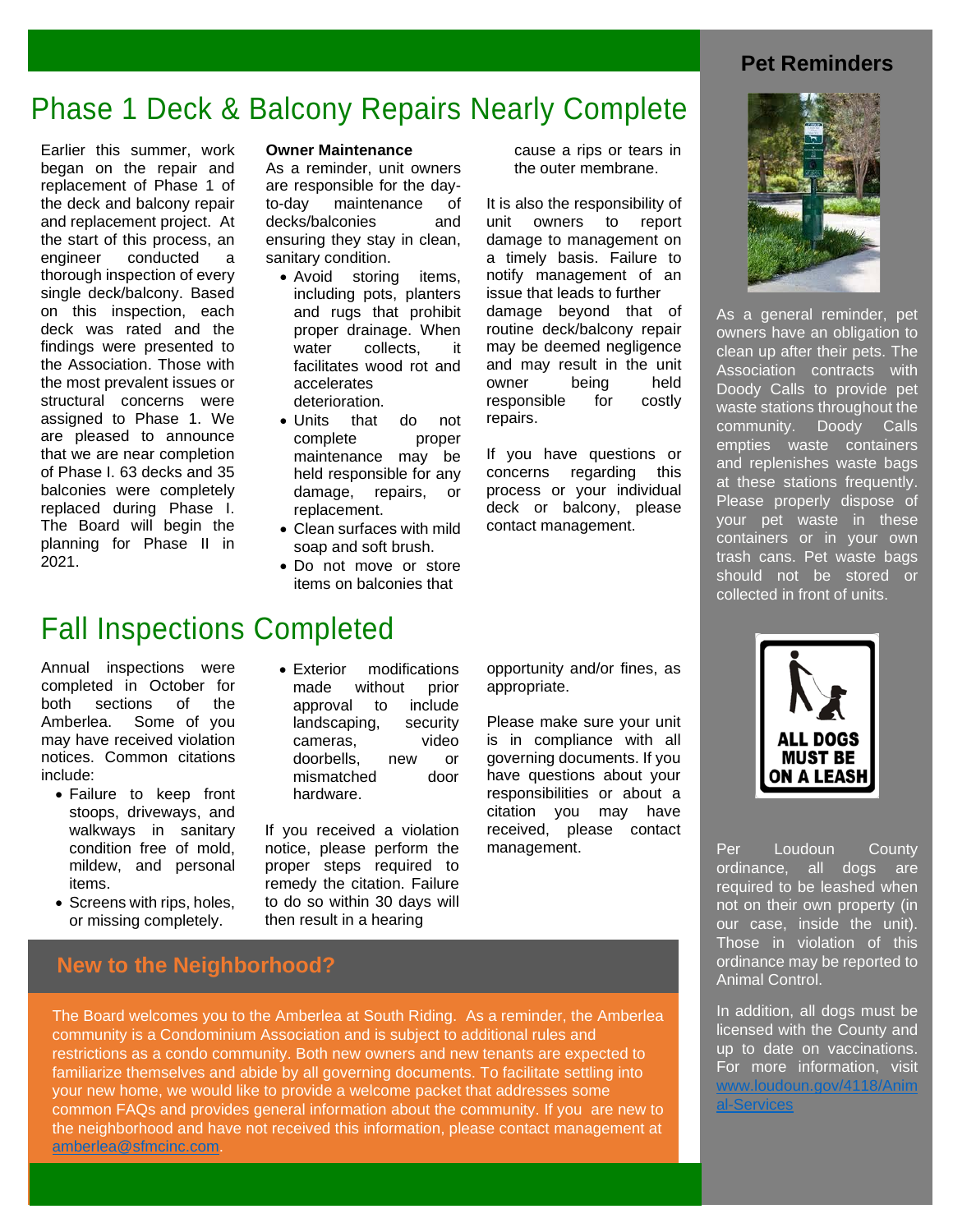# Landscaping Updates

# **Newsletters Act as Official Notice**

In order to help keep costs down and be compliant with our Bylaws, important notices and communication with all units are frequently incorporated in the newsletter. It is your responsibility to read the newsletters and familiarize yourself with any new policies or changes involving the community. From time to time, management will also email or mail information directly to your home.

# **Turn On Outside Lights for Safety**

Have you ever noticed how dark it can get throughout certain areas of the neighborhood? Turning on your front and back exterior lights after dark makes a huge difference. Not only does it help illuminate sidewalks, entry ways, and alleys making walking in the dark safer, but it also helps deter against potential crime.



Over the past few months, the property manager, Board members, and the landscaping vendor have walked the property numerous times to note the landscaping needs at each unit. Much like the decks and balconies, not all work can be performed at one time without further significant increases in dues. Each unit was rated on a scale of 1-3, with 1 being the worst and having no live shrubs and some completely empty. This year the Board approved a landscape proposal that would replace the shrubs in front of nearly 150 units rated 1 - 1.5. It was our hope that the work would have begun around late fall. Unfortunately, the vendor would not have been able to receive that quantity of shrubs until the first week of December. Because we are approaching near freezing temperatures, hose bibs require winterization, and the potential for heavy snow over the winter could damage new shrubs, the Board decided to postpone the planting until early Spring. The costs have already been approved and the vendor has locked in that price for us. We understand the frustration with bare landscaping and are excited to get this project underway in the Spring.

Reminder, unit owners are responsible for properly irrigating all landscaping elements adjacent to their unit. Watering of these newly planted shrubs in the Spring will be imperative. Units owners who do not properly irrigate will be held responsible for replacement costs, if required.

Leaf blowing and collection started at the end of November. The next round is scheduled to occur before the end of the year.

Tree trimming has been taking place throughout the community over the past month. If you notice trees that are touching a building, covering a sign or lamp post, please notify management.

### **Landscape Reminders:**

• Owners may replace landscaping at their own expense only with prior approval from the Board. You must submit an Architectural Modification form beforehand. This includes the addition or removal of any landscape element. Any unapproved flowers, plants, shrubs or landscape elements will be dug up, removed and discarded. If you wish to keep these items, you must submit an Architectural Modification or relocate these items immediately. If submitted a request, any shrubs or plants must match the general aesthetic of the Amberlea community. If approved, the unit owner is responsible for the upkeep of modified items.

- Composting or disposal of any form of waste in front/rear yards or any common element is strictly prohibited.
- Vine-like, fruit, vegetable, or other invasive plants (mint, ivy, etc.) are strictly prohibited. If you notice one of these items growing, please remove immediately to stop them from possibly spreading. It is extremely difficult to control invasive plants and weeds, even for landscape professionals.
- Each unit may have no more than two planters in front of unit.
- Bikes, toys, and any other personal items should not be stored in yards or common elements. Do not leave items out that may interfere with lawnmowers or other landscaping tools.

Please contact management with any questions regarding your unit's landscaping.